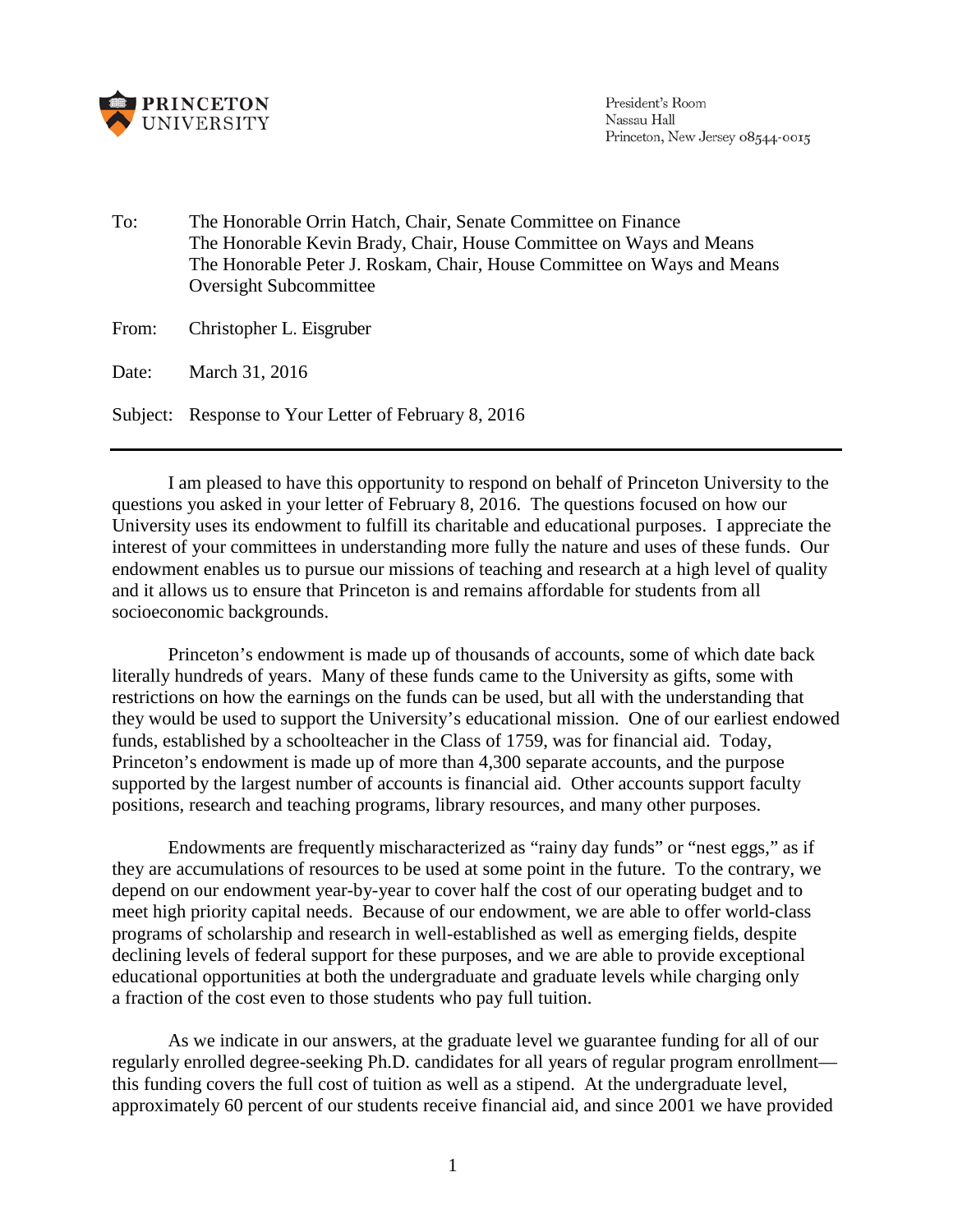that aid with no reliance on loans, so all of our undergraduates can graduate debt-free, and in recent classes 83 percent of them have. Some students chose to borrow to cover such expenses as unpaid internships and laptops, and their total average debt at graduation is \$6,600.

In determining financial need, we exclude equity in the family's residence and retirement savings and we take full account of the family's other financial obligations. For families earning up to \$65,000, our financial aid package typically covers the full cost of tuition plus room and board. For families with incomes up to \$100,000, our grant covers full tuition plus half the cost of room and board. For families with incomes of \$140,000, our grant fully covers tuition and some room and board. For families with incomes up to \$180,000, our package covers more than half of tuition, and we provide some aid for families with incomes up to about \$250,000. With this level of need-based aid, we have been able to increase the percentage of our students receiving Pell grants from 7.2 percent in the Class of 2008 to 18.0 percent in the Class of 2018.

We believe a Princeton education is both a private good and a public good. Each student benefits from the educational opportunities we provide, and thus we believe it is appropriate to ask them and their families to contribute to the costs of their educations to the extent they are capable of doing so. But we believe there is a public good in ensuring that the opportunity for a Princeton education is available to students from a broad range of backgrounds and in the commitment to a lifetime of service that we seek to instill in our graduates. We also serve the public good through the training of graduate students who will become the leading scholars and teachers of future generations, and through the research that produces the discoveries, insights, and new ideas that lead to advances in fields ranging from medicine and the environment to technology and public policy and to innovations that meet human and societal needs.

We invest our endowment with an eye toward the long term, and our trustees make decisions about spending from the endowment with the same goal in mind. We work hard to find the right balance in our investment policies between risk and return, with the goal of maximizing our support of this generation of students and faculty, while also ensuring that we can continue to provide appropriate levels of support for future generations. On a number of occasions over recent decades, and again this year, our trustees have authorized increases in spending to keep us in the middle of a band that achieves that critical balance between the present and the future. Princeton recently released a strategic planning document that identifies a number of priorities, including a 10 percent expansion of our undergraduate student body and continuing efforts to increase socioeconomic diversity on our campus, and this additional spending from our endowment will help us move forward with these important priorities. I cite this only as a recent example of the degree to which our endowment increases our capacity to achieve our charitable and educational mission.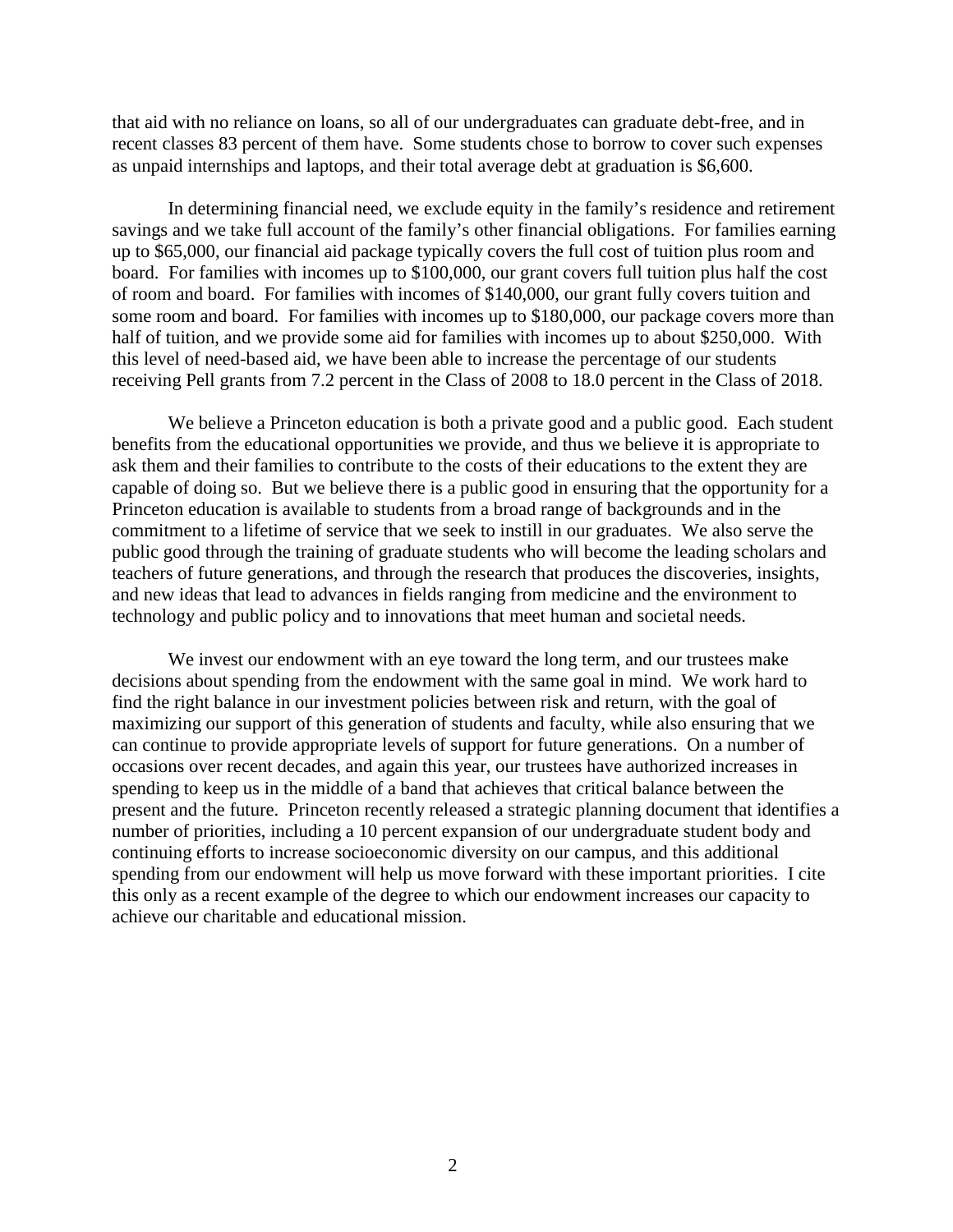#### **Endowment Management**

#### **Question 1: What categories of assets are included in your college or university's endowment?**

Princeton University takes a comprehensive view when reporting its endowment, which totaled \$22.7 billion as of June 30, 2015, the date of the last audited valuation. Earnings from the endowment are used every year to support essential functions of the University: they support its teaching and research mission; they help to build and sustain an excellent faculty and the libraries, laboratories, technological infrastructure, and other resources that faculty and students need to do their work; they fund scholarships, fellowships, and other forms of financial aid that make Princeton affordable for students from all socioeconomic backgrounds; and they allow the University to launch new programmatic and research efforts as important new fields emerge (including, in recent years, such fields as genomics, neuroscience, bioengineering, machine learning, and others).

Princeton's endowment is made up of more than 4,300 separate accounts, and the purpose supported by the largest number of accounts is financial aid. The University's first endowed scholarship fund was created in 1792, and today 80% of its \$138.2 million undergraduate scholarship budget comes from student aid endowments. Another 13% comes from other University funds, including payout from general University endowments that are not specifically restricted to student aid. Overall, payout from the endowment provides about half of the University's annual operating budget and it also helps to support critical University capital projects.

The core of the endowment, designated as the *primary invested pool*, utilizes a "unitized" or share-based structure. The primary invested pool is composed of approximately two million units across the more than 4,300 distinct accounts. The Princeton University Investment Company (PRINCO), a department of the University, actively manages the primary invested pool. As of June 30, 2015, the primary invested pool had a market value of \$22.3 billion. A small fraction of the primary invested pool (less than 1 percent of market value) consists of funds that support closely affiliated but legally separate entities, such as the Princeton University Press, that further the University's teaching and research mission. "Endowment net assets" (as reported in the Consolidated Financial Statements in the amount of \$22.1 billion as of June 30, 2015) exclude such endowment funds held in custody for others. In our responses below we focus on "endowment net assets," although we indicate the amounts of funds held in custody for others and funds invested outside the primary pool.

| <b>Net Asset Class</b><br>$($'s = M)$                                         | <b>FY2013</b> | <b>FY2014</b> | <b>FY2015</b> |
|-------------------------------------------------------------------------------|---------------|---------------|---------------|
| (A) Permanently Restricted                                                    | \$1,633       | \$1,697       | \$1,650       |
| (B) Temporarily Restricted – Quasi-Restricted                                 | \$487         | \$503         | \$512         |
| (B) Temporarily Restricted - Appreciation on<br><b>Permanently Restricted</b> | \$8,722       | \$10,219      | \$10,708      |
| (C) Unrestricted Net Assets                                                   | \$6,838       | \$8,023       | \$9,278       |
| <b>Total Endowment Net Assets</b>                                             | \$17,680      | \$20,442      | \$22,148      |
| (D) Endowment Funds in Custody for Others                                     | \$113         | \$134         | \$143         |
| <b>Total Primary Invested Pool</b>                                            | \$17,793      | \$20,576      | \$22,291      |
| (E) Loans and Other                                                           | \$407         | \$420         | \$432         |
| <b>Total Endowment</b>                                                        | \$18,200      | \$20,996      | \$22,723      |

**1. a-d.** The following table presents endowment asset values according to Generally Accepted Accounting Principles (GAAP) net asset class for the past three fiscal years, as requested.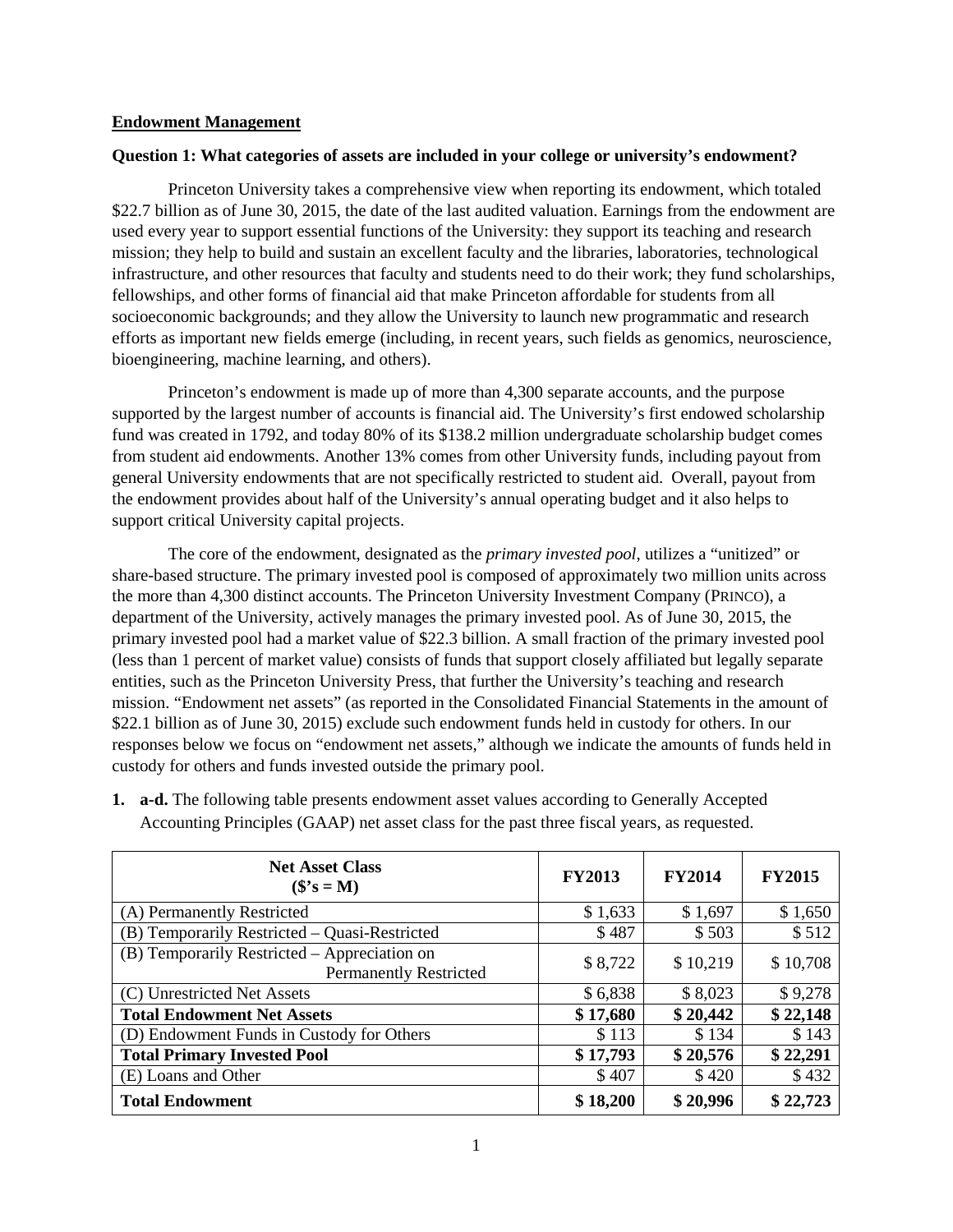(A) "Permanently Restricted Net Assets" represent the original dollar value of donor gifts. The corpus of these gifts must be invested in the endowment and not spent. Most, but not all, permanent endowments have purpose restrictions that govern the use of their payout.

(B) "Temporarily Restricted Net Assets" describe two kinds of funds. This category includes the value of gifts or bequests to the University that are not restricted by the donor as permanent endowment, but for which the donor restricts the uses. In many cases, the University chooses to invest these gifts in the endowment rather than expend them on a current basis so the earnings from these funds can be used longterm to support the donor-restricted purpose. The second category includes the appreciation on permanently restricted gifts or bequests until those amounts are appropriated for expenditure by the University, in a manner consistent with the standard of prudence prescribed under state law by the Uniform Prudent Management of Institutional Funds Act (UPMIFA).

(C) "Unrestricted Net Assets" includes the value of gifts and bequests made to the University with no restrictions as to endowment or purpose, which the University has placed in the primary investment pool to preserve the purchasing power of the donor's gift. Many of these funds function as quasi- endowments – they are designated by the University to provide ongoing support for mission-related priorities.

(D) As noted above, a small fraction of the primary invested pool consists of endowment funds that support closely affiliated but legally separate entities, such as the Princeton University Press, that further the University's teaching and research mission. As prescribed by accounting standards, Endowment Net Assets exclude such endowment funds held in custody for others.

(E) In addition to the primary invested pool, the overall endowment includes University loan programs; a small number of funds that must be separately invested due to donor or legal restrictions; and strategic landholdings. These three categories totaled approximately \$0.4 billion as of June 30, 2015 (1.9% of the total endowment).

The table below shows the fair market value of the primary invested pool endowment apportioned by major purpose categories, excluding the small portion held for closely affiliated organizations. Funds that are not restricted by donors, but which have been allocated to specified purposes by the University, are included in the categories to which they have been allocated.

| <b>Purpose Category</b><br>$($'s = M)$         | <b>FY2013</b> | <b>FY2014</b> | <b>FY2015</b> |
|------------------------------------------------|---------------|---------------|---------------|
| Teaching and Research                          | \$4,783       | \$5,504       | \$5,966       |
| Student Aid, Prizes, and Other Student Support | \$3,244       | \$3,735       | \$4,053       |
| Departmental Programs and Support              | \$4,231       | \$4,893       | \$5,257       |
| Unrestricted – Designated for Operations       | \$3,434       | \$3,921       | \$4,244       |
| Unrestricted – Designated for Capital          | \$1,988       | \$2,389       | \$2,628       |
| <b>Total Endowment Net Assets</b>              | \$17,680      | \$20,442      | \$22,148      |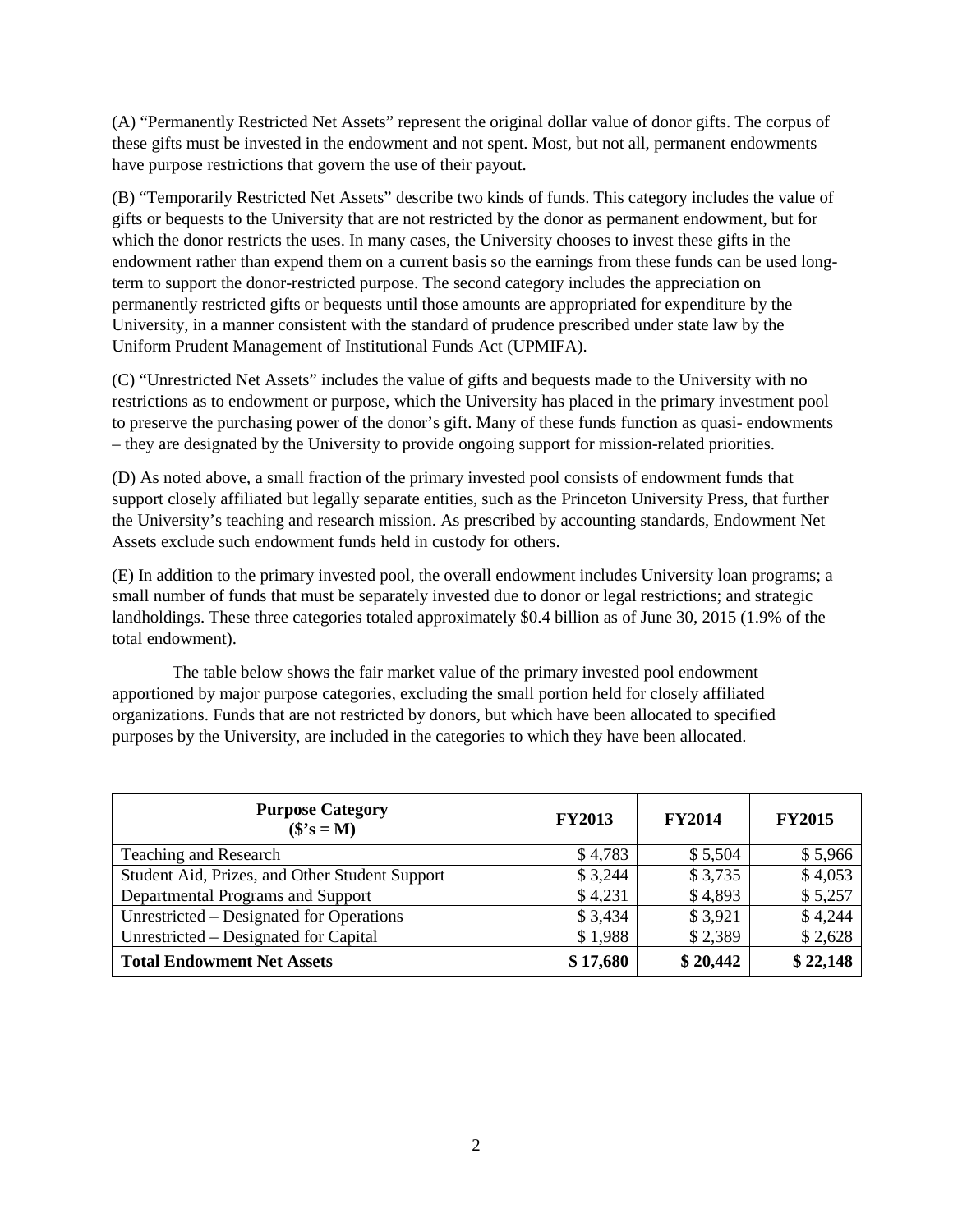### **Question 2: Does your college or university hold any investments that are not included in the endowment? If so, what are they, and what are their fair market values and basis? How are they used to further the educational purpose of the college or university?**

Princeton holds a small number of investments that are not included in the endowment. This includes working capital that provides necessary liquidity in support of the institution's core educational purposes and daily expenditures. This liquidity is used to meet important institutional expenses such as payroll, and other operating and capital expenditures.

In addition to working capital, the University has a fund invested for a relatively short time horizon for the purpose of assuring that liquidity needs can be met. This fund is referred to as an Intermediate Term Investment Pool (ITIP) and is largely invested in treasury bills.

The University's planned giving assets are donor gifts invested in formalized deferred giving programs that generally provide the donors and their named beneficiaries (if any) with a stream of income during their lifetimes. For most planned gifts, following the death of the last individual beneficiary the University is able to use all remaining proceeds for the purposes designated by the donor when the gift was originally established.

| <b>Investments not Included in Endowment</b>                 |            | <b>FY2013</b> | <b>FY2014</b> |              | <b>FY2015</b> |              |
|--------------------------------------------------------------|------------|---------------|---------------|--------------|---------------|--------------|
| $(\mathbf{\$}'\mathbf{s} = \mathbf{M})$                      | <b>FMV</b> | <b>Basis</b>  | <b>FMV</b>    | <b>Basis</b> | <b>FMV</b>    | <b>Basis</b> |
| <b>Working Capital</b>                                       | \$178      | \$178         | \$167         | \$167        | \$128         | \$128        |
| Intermediate Term Investment Pool (ITIP)                     | \$172      | \$172         | \$175         | \$175        | \$251         | \$251        |
| <b>Planned Giving</b>                                        | \$185      | \$167         | \$199         | \$185        | \$178         | \$179        |
| <b>Total Investments not Included in</b><br><b>Endowment</b> | \$535      | \$517         | \$541         | \$527        | \$557         | \$558        |

As indicated below, the sum total of all of these investments is a small fraction of the overall endowment, but they all help the University to carry out its educational and research mission.

### **Question 3: What is your endowment size, as measured by total fair market value of its assets? What has been the net growth and net investment return of your endowment each year?**

The table below provides answers to this question for the past three years, but over a longer time period there has been much greater variability (see table in response to question 7).

| <b>Endowment Size, Growth and</b><br><b>Investment Return</b><br>$($^{\circ}$s = M)$ | <b>FY2013</b> | <b>FY2014</b> | <b>FY2015</b> |
|--------------------------------------------------------------------------------------|---------------|---------------|---------------|
| Fair Market Value (as of June 30)                                                    | \$18,200      | \$20,996      | \$22,723      |
| Net Growth                                                                           | \$1,246       | \$2,796       | \$1,727       |
| <b>Investment Return</b>                                                             | 11.7%         | 19.6%         | 12.7%         |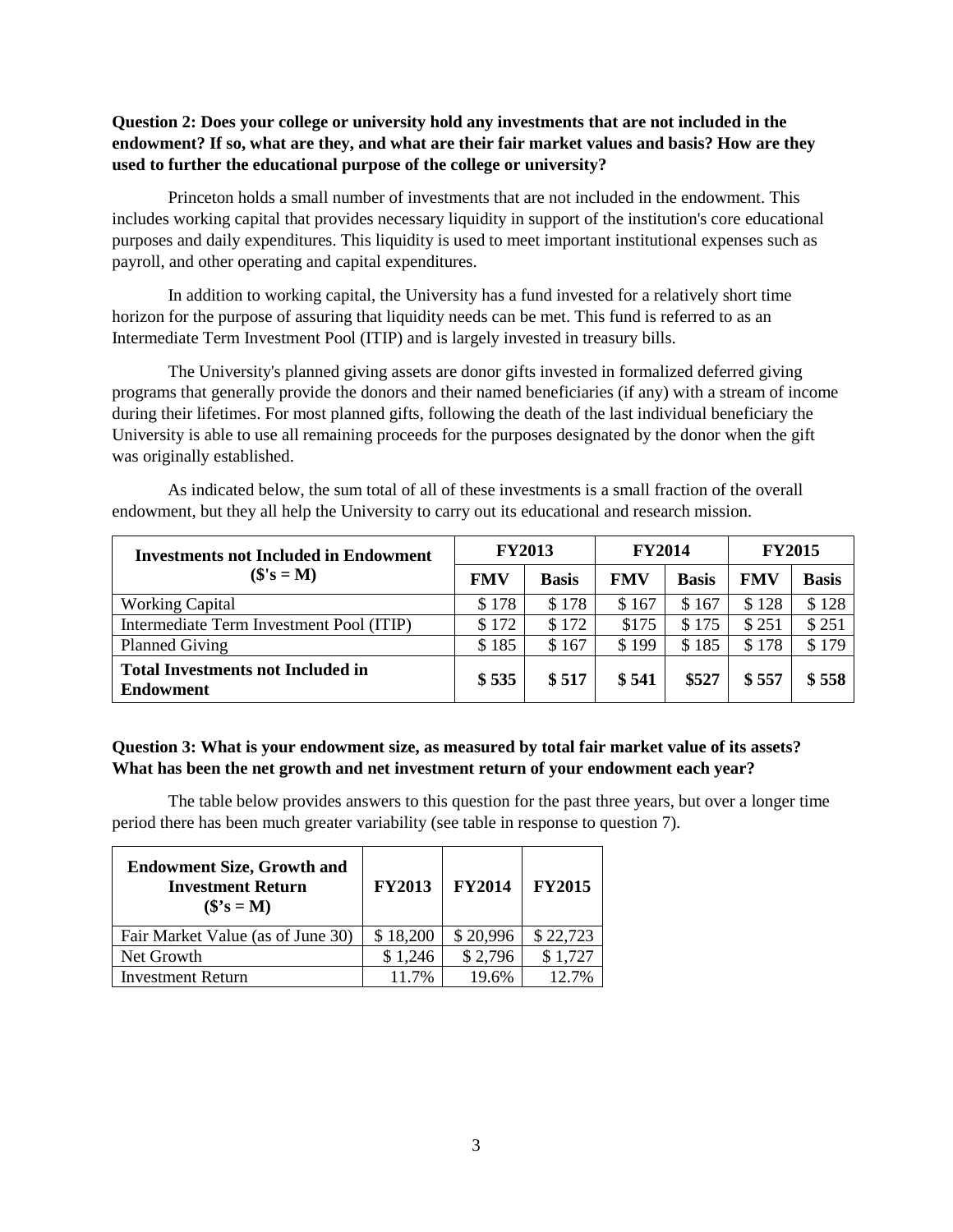## **Question 4: How much has your college or university spent each year to manage the endowment, and how many staff and contractors are employed to manage the endowment? For any fees paid to nonemployees for investment advice, asset management, or otherwise, please provide detail on the amounts paid, to whom, and the fee arrangement.**

There are two primary kinds of costs associated with managing the endowment: (1) internal costs – primarily staffing in the University's central finance offices and at PRINCO, the University's investment department, and (2) external manager and custodial fees. PRINCO seeks to structure fees paid to outside advisors in a manner that helps align the interests of the advisors with the interests of the University and create a disincentive for advisors to take undue risk. For a few advisors, compensation consists solely of a fee determined by an agreed-upon percentage applied to the amount of assets managed. In most cases, the advisor also receives a fee based on performance. The exact terms of measurement of both asset-based fees and performance fees vary considerably case-by-case. The endowment's performance is always reported net of all fees paid to external advisors.

Consistent with prior reporting and conventional accounting, the figures below do not include the external managers' performance-based compensation, which is properly understood as a share of returns rather than a cost of management. As is evident from the table below, these costs amount to about 1.4% of the market value of the endowment.

| <b>Endowment Management Staff and Costs</b><br>$(\mathbf{\$}^{\prime}\mathbf{s} = \mathbf{M})$ | <b>FY2013</b> | <b>FY2014</b> | <b>FY2015</b> |
|------------------------------------------------------------------------------------------------|---------------|---------------|---------------|
| Princeton FTEs (PRINCO & Other Departments)                                                    | 44.8          | 47.6          | 42.4          |
| <b>External Managers (Firms)</b>                                                               | 161           | 159           | 160           |
| Internal Costs (PRINCO & Other Departments)                                                    | \$23          | \$22          | \$21          |
| External Costs (Manager & Custodial)                                                           | \$245         | \$266         | $*299$        |

**Question 5: If your endowment is required to file a Form 990 separately from your college or university's Form 990, please provide the endowment entity's name(s) and the Employment Identification Number.**

Princeton's endowment is not required to file a separate Form 990.

#### **Endowment Spending and Use**

**Question 6: How does your college or university determine what percentage of the endowment will be paid out each year? If any, what has been the target endowment payout as a percentage of the endowment's beginning balance each year? If that answer differs from the percentage paid out, please explain why.** 

The determination of what percentage of the endowment will be paid out is made by the University's trustees and the policies that govern this determination are reviewed on a regular basis. These policies are based on two fundamental principles. First, they seek to achieve an appropriate balance between meeting the needs of current students and faculty (as noted earlier, endowment payout covers about half of the University's current operating budget), and preserving purchasing power so that the endowment can meet the needs of future generations. This is frequently described as "intergenerational equity," and it is critically important that universities both support the highest possible levels of quality and affordability for the current generation and make sure that they can meet their continuing commitments to quality and affordability in the years ahead, even in challenging financial times. Unlike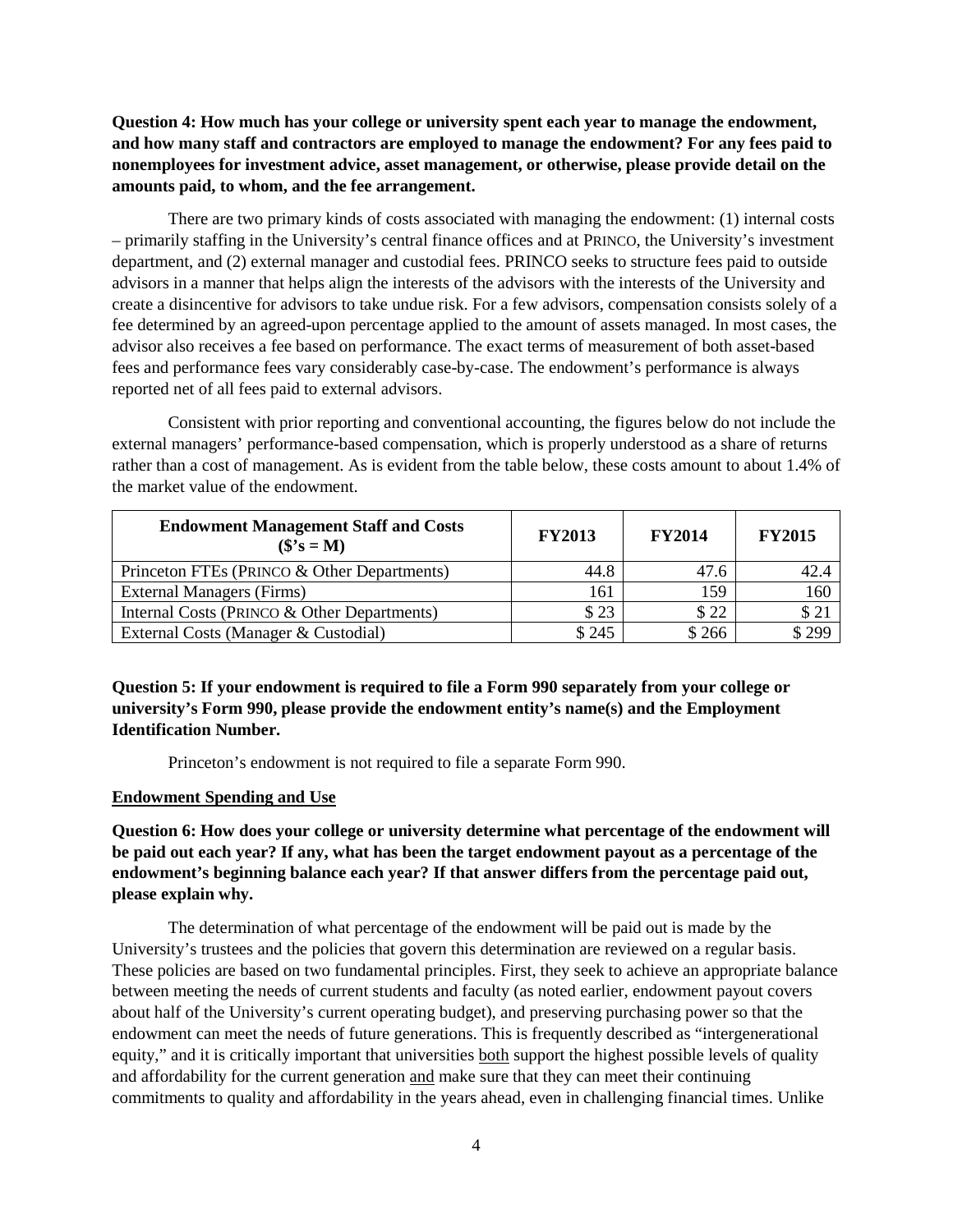foundations, for example, that can scale back their grant-making in response to fluctuations in market values, universities make long-term commitments to the faculty, programs, and facilities that are essential to their teaching and research missions, and they need to plan for costs that are likely to increase over time while also sustaining capacity to take on new commitments as knowledge expands and new technologies are developed.

The second fundamental principle is that the payout from the endowment should be sufficiently predictable to facilitate responsible planning and reasonable budget stability, which are critical given the large share of the budget (roughly half) supported by the endowment.

To accomplish these goals, since 1979 the University has determined the annual rate of payout from its endowment by applying a target range for endowment spending, a presumed annual payout inflator, and human judgment. From 1979 through 2009, the target range for the spend rate (the fraction of endowment value per unit expended in a given year) was 4 to 5 percent. Effective for fiscal year 2009, the upper bound of this range was increased to 5.75%. Effective July 1, 2015, the trustees increased this upper bound yet again, to 6.25%, with the expectation that this would lead over time to an increase in the average annual amount of endowment spending.

As part of the annual budget process, the trustees enter each year's endowment spending deliberations with the base-level assumption that, unless conditions warrant otherwise, dollars spent per unit will increase by 5 percent per year. A large share of the presumed 5 percent inflator is used to cover higher education inflation (including, for example, increases in the percentage of research expenses borne by the University), but it also allows for some enhancements in the scope and quality of the University's programs. By including a presumed 5 percent inflator in its spending policy, the University helps maintain a stable and predictable budget-planning framework.

Conditions sometimes warrant changes to the presumed 5 percent inflator. Human judgments, combined with attentiveness to the target range for the spending rate, are key elements in deciding whether and when to change the inflator in a given year. Over recent decades, in years when the spend rate dipped below the 4 percent floor, the trustees considered whether to authorize payout increases substantially greater than the presumed 5 percent inflator. Such increases occurred several times in the 1980s, 1990s, and early and mid-2000s, primarily in support of important strategic initiatives, such as the 2001 decision to eliminate student loans in Princeton's financial aid packages and replace them with grants. For the past two years the University has been engaged in a comprehensive planning effort, and as part of a recently adopted strategic planning framework, the trustees endorsed proposed increases in endowment payout above the presumed 5 percent inflator for the fiscal years 2017 and 2018 to help fund critical mission priorities such as increasing the number of enrolled students, expanding the representation of students from lower socio-economic backgrounds, and increasing capacity in high priority fields of teaching and research, including engineering and information science.

| <b>Endowment Spend Rate</b>                                      | <b>FY2013</b> | <b>FY2014</b> | <b>FY2015</b> |
|------------------------------------------------------------------|---------------|---------------|---------------|
| Fraction of Endowment Market Value (as of July 1 <sup>st</sup> ) | 4.7%          | 4.6%          | 4.2%          |
| distributed for expenditure in the given year per unit           |               |               |               |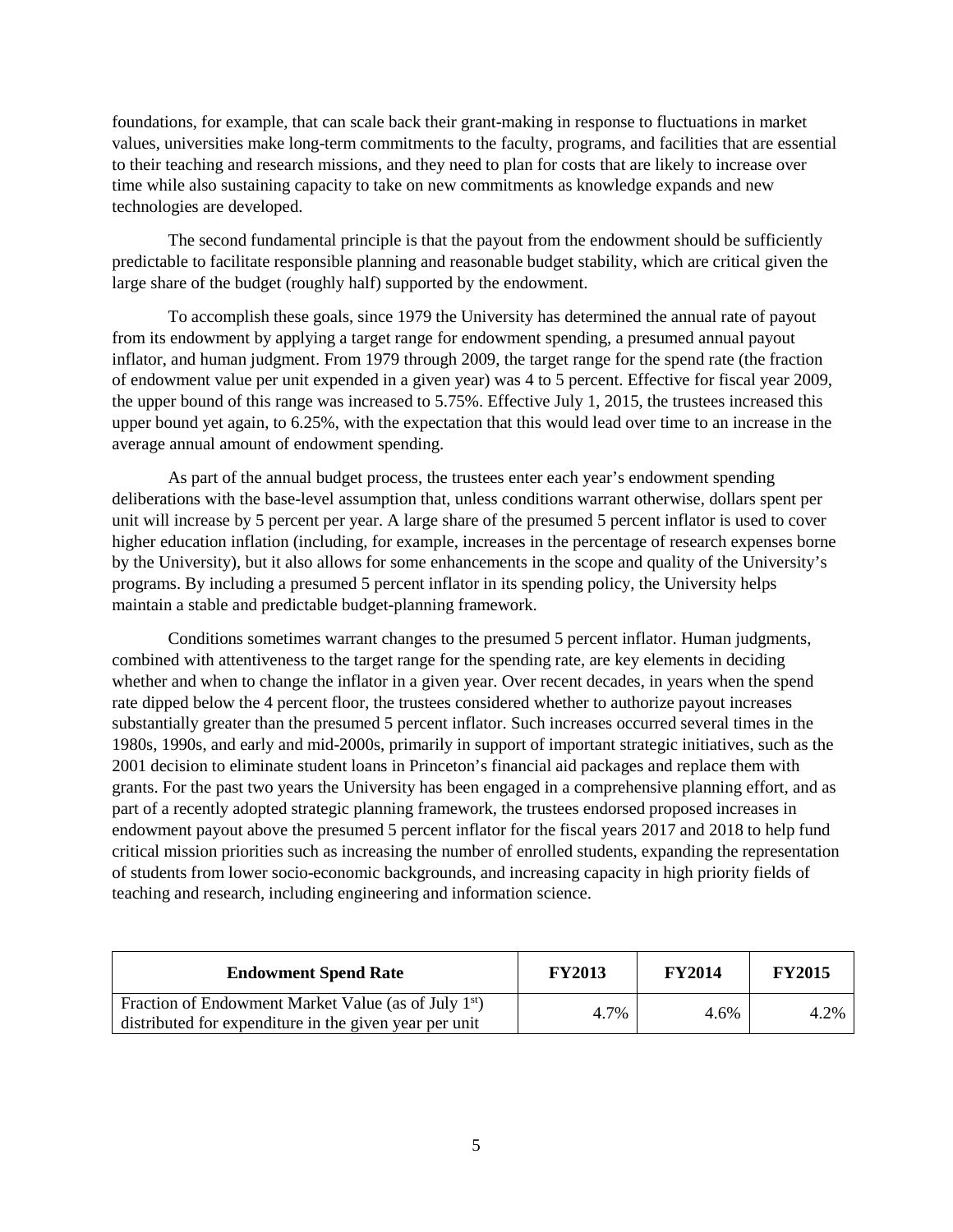#### **Question 7: Does your college or university have policies regarding spending the endowment principal? Has your college or university ever spent endowment principal? If so, under what circumstances?**

Under most circumstances, Princeton does not spend endowment principal. The principal of true endowments ordinarily cannot be withdrawn or spent, in accordance with the state law provisions of the Uniform Prudent Management of Institutional Funds Act (UPMIFA) as well as the terms of agreement with the donor. From time to time, the fair market value of assets associated with individual donorrestricted endowment funds may fall below their initial fair market value. In accordance with UPMIFA, under such circumstances the University is permitted to reduce the balance of restricted endowments below the original amount of the gift, with subsequent investment gains then used to restore the balance up to the fair market value of the original gift. In fiscal year 2009, these types of endowment fund deficiencies totaled \$46.2 million. Deficiencies of this nature continued until 2013, when all principal balances were restored.

The University's policy is that quasi-endowments have a minimum investment period of 5 years, but they are ordinarily not liquidated. Quasi-endowments are maintained for long periods because they support key priorities such as financial aid and operating and maintenance costs of campus buildings.

## **Question 8: How much and what percentage of the endowment's beginning balance has your college or university spent each year? How much and what percentage of the endowment's return on investment has your college or university spent each year?**

The table below provides a summary of endowment spending based on beginning market value, in dollars and percentages. Spending is determined based on the trustee policies described earlier and not by the investment returns in any given year. For example, when investment returns were down 23.5% in 2009, spending was sustained. Princeton's spending policies ensure that University operations can be maintained even in down years and over the long term.

| <b>Endowment</b><br><b>Spending</b><br>$(\$$ 's in M) | <b>FY2008</b> | <b>FY2009</b> | <b>FY2010</b> | <b>FY2011</b> | <b>FY2012</b> | <b>FY2013</b> | <b>FY2014</b> | <b>FY2015</b> |
|-------------------------------------------------------|---------------|---------------|---------------|---------------|---------------|---------------|---------------|---------------|
| Spending $(\$)$                                       | \$640         | \$696         | \$668         | \$685         | \$733         | \$777         | \$825         | \$871         |
| <b>Spending Rate</b>                                  | 4.6%          | 4.8%          | 6.0%          | 5.1%          | 4.4%          | 4.7%          | 4.6%          | 4.2%          |
| Investment<br>Return                                  | 5.6%          | $(23.5\%)$    | 14.7%         | 21.9%         | 3.1%          | 11.7%         | 19.6%         | 12.7%         |

## **Question 9: What percentage of your endowment does the college or university devote to financial aid for student tuition? How much for other forms of student financial aid? Please specify the types of non-tuition financial aid provided.**

Princeton's financial aid policy is recognized as among the most generous in the country and is designed to ensure that the University is affordable to all students. Approximately 60% of undergraduate students receive financial aid, and Princeton guarantees funding for all of its regularly enrolled degreeseeking Ph.D. candidates for all years of regular program enrollment.

Princeton's undergraduate financial aid program is built on grants; it does not require any borrowing, so students can graduate debt-free. In calculating a student's financial need, the University excludes equity in the family's primary residence and retirement savings and it accounts for such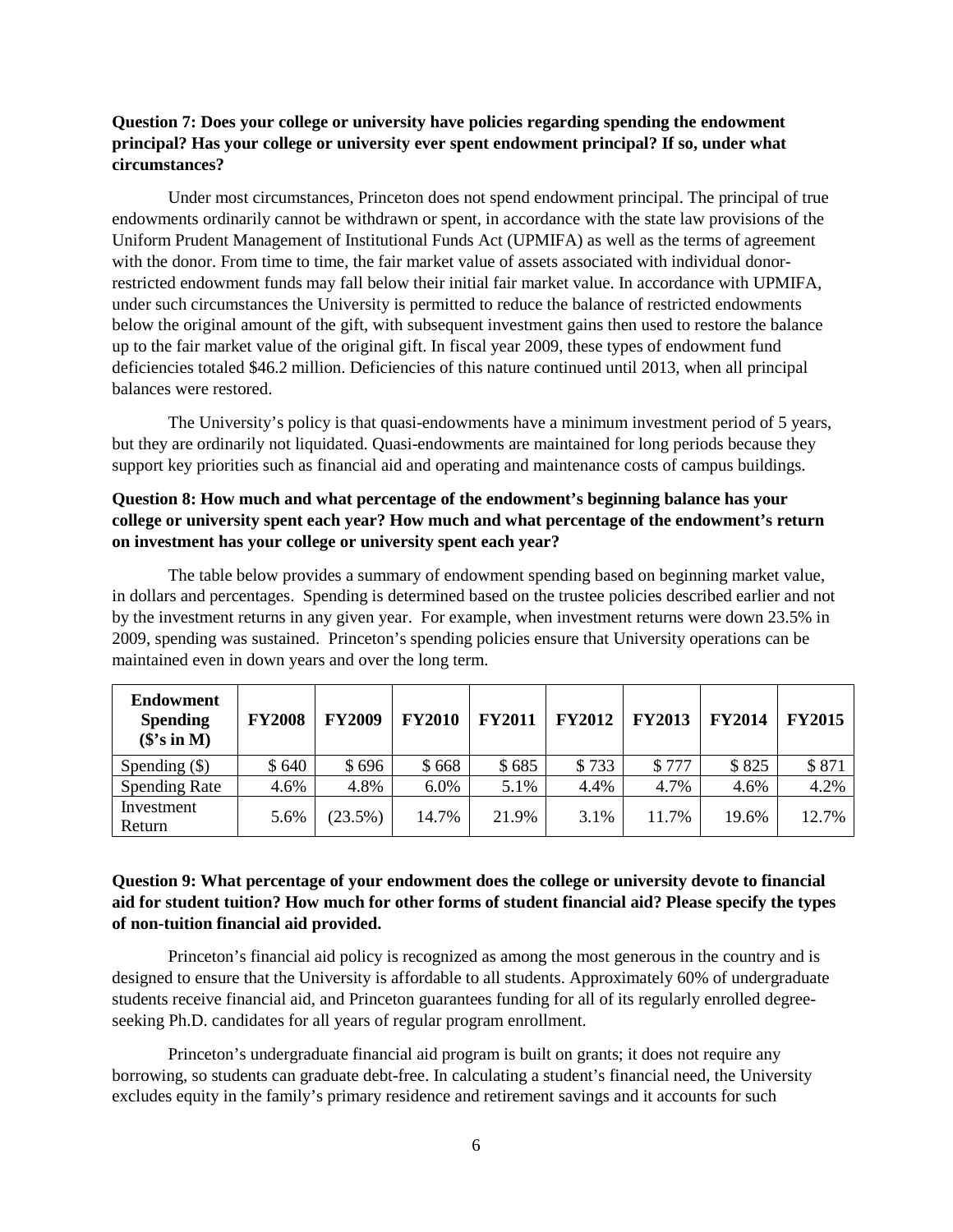obligations as educational expenses for other children and medical bills for dependents. In determining the cost of attending Princeton, the University includes tuition, room, board, miscellaneous expenses, fees and travel.

For families earning up to \$65,000, Princeton's financial aid package fully covers the cost of tuition plus room and board. For families with incomes between \$100,000-\$120,000, the average grant covers full tuition and about 20% of room and board. For families with incomes up to \$140,000, the aid package fully covers tuition. Grant support for an average family with income of \$160,000 covers about 80% of tuition. For students in the Class of 2019 with family incomes up to \$180,000, the average grant covered about half of tuition. Most students with family incomes up to \$250,000 qualified for some assistance.

One result of this commitment to affordability is a significant increase over recent years in the socioeconomic diversity of Princeton's student body, including an increase in the percentage of undergraduates receiving Pell grants from 7.2% in the Class of 2008 to 18.0% in the Class of 2018. Another result is that in recent years about 83% of Princeton seniors have graduated debt-free, and for those who chose to borrow (usually for expenses such as an unpaid internship or a laptop computer), the average total indebtedness at graduation was \$6,600.

Endowment payout plays a central role in enabling Princeton to provide this kind of financial assistance to undergraduate and graduate students. We are very fortunate that Princeton alumni have been strong supporters of financial aid for many generations; of the approximately 4,300 separate accounts in our endowment, more than 1,300 are donor-restricted or internally designated for undergraduate scholarships, and more than 300 are specifically designated for graduate fellowships. As noted in the chart below, these expenditures account for roughly a quarter of the University's endowment payout. This includes payout from student aid endowment accounts, as well as from general University endowments that are not specifically restricted to student aid. In addition to these amounts, endowment payout also provides funding for such expenses as internships, summer and academic year research grants, study abroad, and other educational opportunities.

By any measure, these expenditures clearly indicate that affordability is one of Princeton's highest priorities. But focusing only on explicit expenditures for financial aid tells only part of the story. The total cost to the University for educating an undergraduate is more than double the tuition rate, which means that even students paying full tuition are covering less than half of what their educations actually cost. When endowment payout helps defray the costs of faculty salaries, libraries and laboratories, and other educational expenses, it is, in effect, providing financial aid to all students – not just those officially receiving financial aid. By this measure, a much larger percentage of the endowment payout than the amount listed below is being used to reduce the cost to students of the educations they receive at Princeton.

| <b>Endowment Spending on Student Aid</b><br>Undergraduate and Graduate (\$'s in M) | <b>FY2013</b> | <b>FY2014</b> | <b>FY2015</b> |
|------------------------------------------------------------------------------------|---------------|---------------|---------------|
| Percent of endowment payout devoted to student aid*                                | 26.4%         | 25.1%         | 25.2%         |
| Endowment spending devoted to student aid (\$)                                     | \$203.4       | \$206.2       | \$218.2       |

\*Student aid covers undergraduate scholarships, graduate fellowships, prizes, and other aid.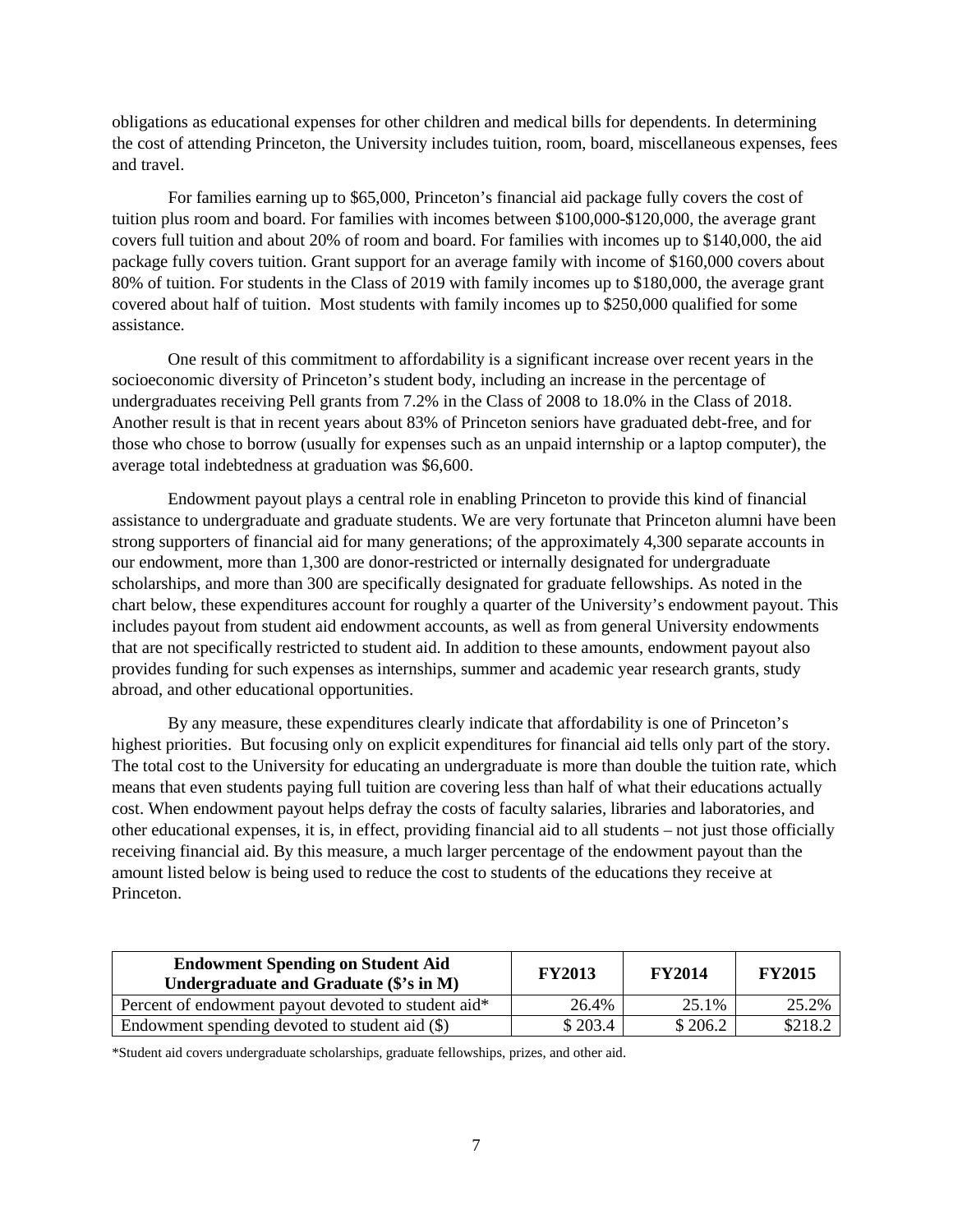## **Question 10: Does your college or university have policies regarding whether it is allowed to accept funds restricted to a particular purpose? Has your college or university ever declined a donation because it was restricted to a certain purpose? If so, please describe those specific scenarios in which your school rejected a donation.**

Princeton follows specific policies and practices regarding gift acceptance. It will accept only those restricted gifts that further the University's teaching and research mission and whose purpose is deemed a University priority. The University will not accept gifts with restrictions that conflict with its policies, values, or the law. In addition to these basic criteria, the University will not accept gifts with restrictions that it believes would create undue financial or administrative burdens; it will not accept a restricted gift if the University determines that it cannot fulfill the donor's intent in making the gift; and it will not accept restricted gifts over which the donor retains control.

The Trustees authorize only a small number of senior administrators to accept restricted gifts on the University's behalf. Those authorized administrators, as well as others, including the Board of Trustees as needed, determine whether the restriction of the gift and any proposed recognition or naming are in accordance with the University's priorities, values, and mission. If a prospective donor suggests restrictions that do not meet the above criteria, University representatives work with the donor to try to redirect the gift toward an identified need or to modify the restrictions so that the gift aligns with University priorities and practices.

Princeton occasionally declines gifts that do not meet these criteria when efforts to redirect the gift are unsuccessful. For example, the University has declined gifts for fields of study that are not part of Princeton's academic curriculum or program.

# **Question 11: How much and what percentage of your college or university's endowment is invested in real property? Please list and describe your college or university's real estate holdings. If the college has made any Payments in Lieu of Taxes, please provide the date and amount of the payment.**

The table below represents the amount and percentage of the primary investment pool invested in real property:

| <b>Real Property in the Endowment Primary Pool</b><br>$(\mathbf{\$}^{\prime}\mathbf{s} = \mathbf{M})$ | <b>FY2013</b> | <b>FY2014</b> | <b>FY2015</b> |
|-------------------------------------------------------------------------------------------------------|---------------|---------------|---------------|
| $U.S.$ Property – Dollars                                                                             | \$1,880       | \$1,858       | \$1,767       |
| U.S. Property – Percent                                                                               | 10.6%         | 9.0%          | 7.9%          |
| International Property – Dollars                                                                      | \$464         | \$549         | \$492         |
| International Property – Percent                                                                      | 2.6%          | 2.7%          | 2.2%          |

In addition, the University holds some strategic landholdings as part of its overall endowment, but not in the primary pool. Princeton Forrestal Center (PFC) is a mixed-use development that was initially conceived in the 1970's as a means to attract research enterprises to the Princeton area and shape the growth of communities adjacent to the University. The University owns less than half of the total PFC land and pays property taxes on all of its commercial real estate.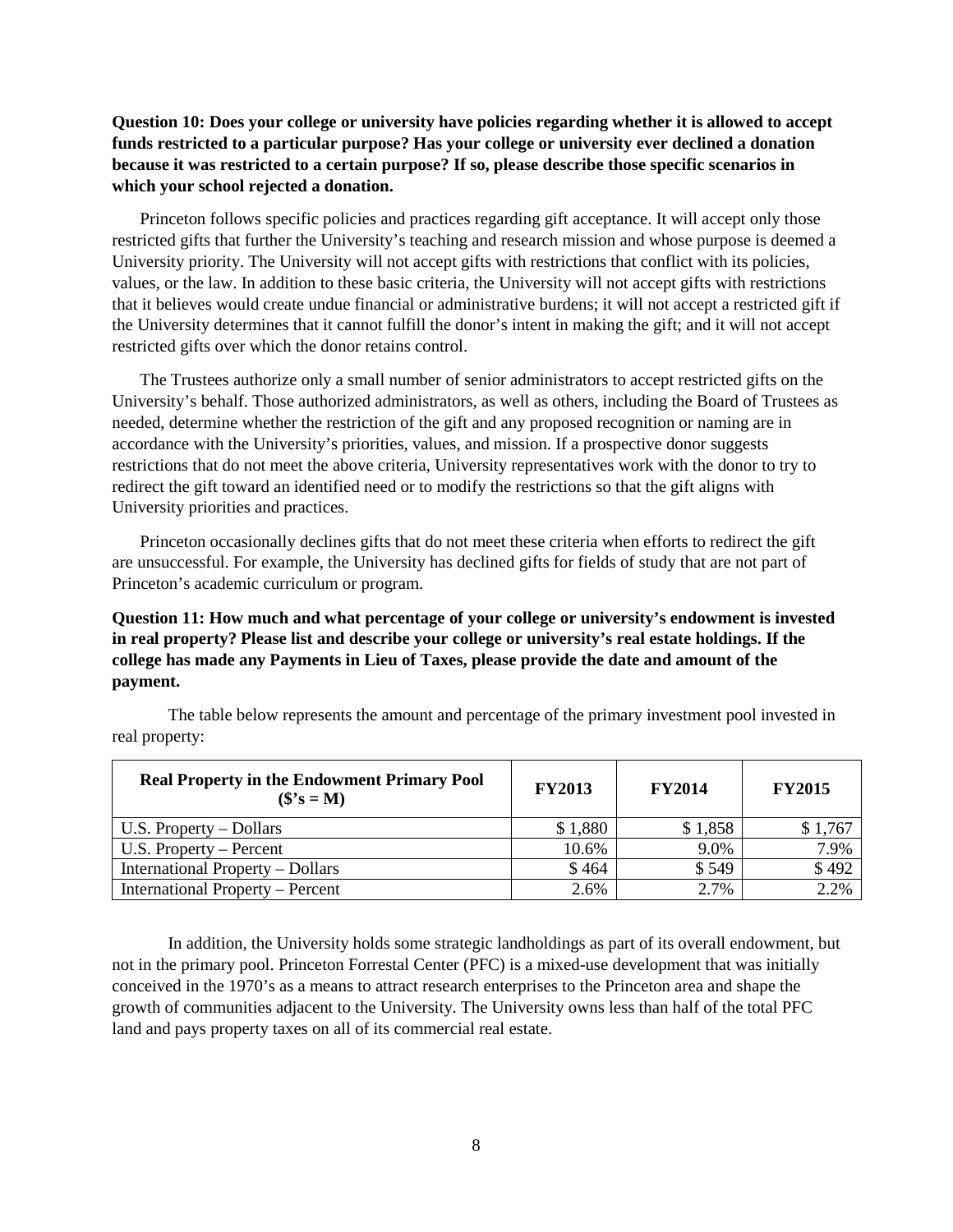The fair value of these real estate holdings that are outside of the primary invested pool are indicated in the table below:

| <b>Fair Value of Real Estate Holdings*</b><br>$(\mathbf{\$}^{\prime}\mathbf{s} = \mathbf{M})$ | FY2013* | <b>FY2014</b> | <b>FY2015</b> |
|-----------------------------------------------------------------------------------------------|---------|---------------|---------------|
| U.S. Property $-$ Dollars                                                                     | \$ 42   | \$46          | -47           |

\*Includes a \$ 0.4M gift of real estate

Princeton contributes in many ways to the overall economic well-being of New Jersey and to the quality of life in its surrounding communities. It is the largest private employer in the region, and it offers educational, cultural, and athletic programming that includes a community course auditing program, an exceptional art museum that is free and open to the public, public lectures and artistic performances of many kinds, and high quality varsity sports teams. Under a multi-year Voluntary Contribution Agreement with the municipality of Princeton, the University made unrestricted contributions of \$2.75 million in 2014 and \$2.86 million in 2015, with this amount slated to rise to \$3.48 million in 2020, the final year of the agreement. The University's total voluntary unrestricted contributions over the seven years of the agreement will be \$21.72 million. The agreement also commits the University to provide one-time contributions totaling \$2.59 million to several identified municipal projects, including new space for its first aid and rescue squad and its fire department. Under a Memorandum of Understanding with the Township of West Windsor, the University has made contributions ranging from \$50.0 thousand to \$56.2 thousand per year from 2008 through 2015.

In addition to these voluntary contributions, the University has contributed financially to a large number of local organizations, supporting such diverse and critical initiatives and services as healthcare, fire and emergency services, education and libraries, transportation, sustainability and open space, and community enhancement, as well as the United Way. These contributions totaled more than \$2.4 million during the three tax years (2013-2015) covered by this request for information.

In fiscal year 2015, the University paid property taxes of \$10.2 million to local municipalities. As the largest single payer of property taxes to the municipality of Princeton, the University paid \$9.2 million in fiscal year 2015. For many years, the University has elected to leave all non-dormitory student housing on the tax rolls. This is a voluntary action, as state law exempts colleges and universities from paying taxes on buildings related to their educational missions. Of the \$9.2 million in property taxes, approximately half represents assessments on graduate student residential housing and other buildings and properties that could be removed from the tax rolls under state law.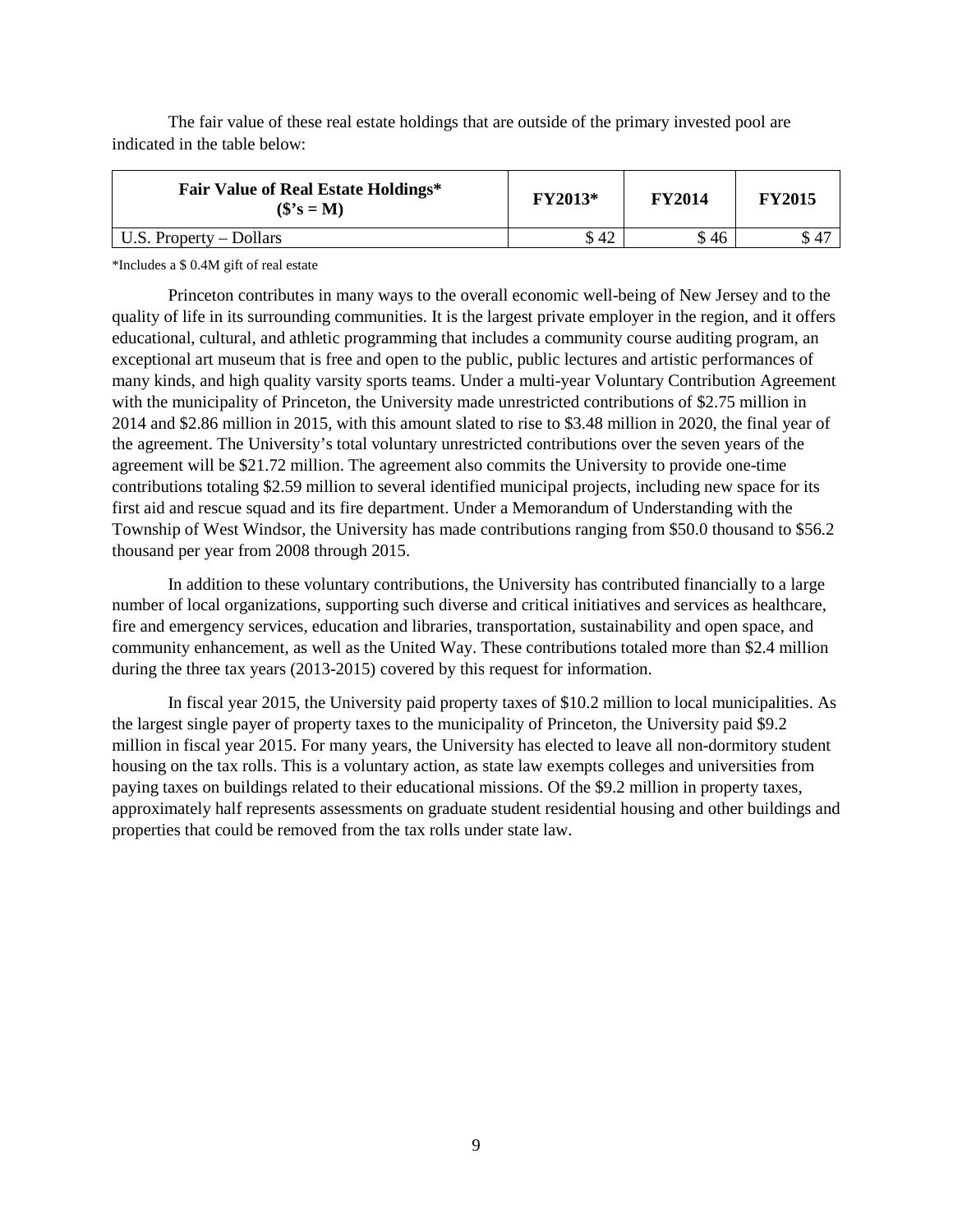#### **Donations**

# **Question 12: Does your college or university grant naming rights to donors based on certain donation levels? If so, please describe the naming rights program, including how much and what percentage of naming rights donations your college or university has used for tuition assistance.**

Through a review process involving senior administrators and the Board of Trustees, the University identifies naming opportunities that may be associated with endowment funds, academic or cocurricular initiatives or programs, faculty or staff positions, or (new or renovated) spaces and facilities. The gift level associated with a naming opportunity varies depending on the designated purpose of the gift. Depending on the preferences of the donor, a named fund, program, position, or space may be named for the donor, or for someone the donor wishes to honor, such as a family member or former professor.

Princeton currently has more than 1,300 specific endowment accounts that are restricted or designated for undergraduate student aid. Many of these accounts are named in honor of specific donors or people whom donors or the University wished to memorialize. (For example, the University designated named scholarships in memory of alumni who fell in World War I.) These totals also include scholarship endowments named for Princeton graduating classes and alumni associations who made gifts for this purpose. The number and payout from these accounts continue to increase as more donors make such gifts, and as the performance of the endowment generates more income that can be used to meet students' financial need.

| <b>Named Endowment Accounts for</b><br><b>Undergraduate Financial Aid</b>                              | <b>FY2013</b> | <b>FY2014</b> | <b>FY2015</b> |
|--------------------------------------------------------------------------------------------------------|---------------|---------------|---------------|
| Named Accounts for Undergraduate Student Financial Aid                                                 | 1,245         | 1,263         | 1,295         |
| Named Accounts for Undergraduate Student Financial Aid,<br>as a Percentage of Total Endowment Accounts | 30.3%         | 30.0%         | 30.2%         |
| Payout from Named Accounts for Undergraduate Student                                                   | \$96          | \$99          | \$105         |
| Financial Aid $(\$$ 's = M)                                                                            |               |               |               |

#### **Conflicts of Interest**

## **Question 13: What conflict of interest policies does your college or university have in place to address financial interest in endowment investments? How do you vet board members' potential conflicts of interest? What are your policies if a conflict arises with a member of the board of trustees?**

The policy regarding conflicts arising from endowment investment with related parties (e.g. trustees of the University and directors of PRINCO) is found in the Princeton University Board of Trustees Investment Policy Statement. It recognizes that special investment opportunities might arise that entail investing with individuals related to the University, purchasing securities from such individuals, or using the services of institutions or individuals affiliated with the University. In such a scenario, the following conditions must be satisfied: (i) the investments are made on terms no less favorable to Princeton than would be available to Princeton in a transaction among parties meeting in a strictly commercial arms-length setting; (ii) the transactions are approved by the affirmative votes of a majority of the disinterested directors of PRINCO, even though the disinterested directors may be less than a quorum, and by the chair of the Trustee Finance Committee; and (iii) in cases of co-investment or direct purchases from individuals related to the University in a significant way, they are reported in reasonable detail to the Finance Committee of the Board of Trustees at the next regularly scheduled meeting of that committee. If a director of the Investment